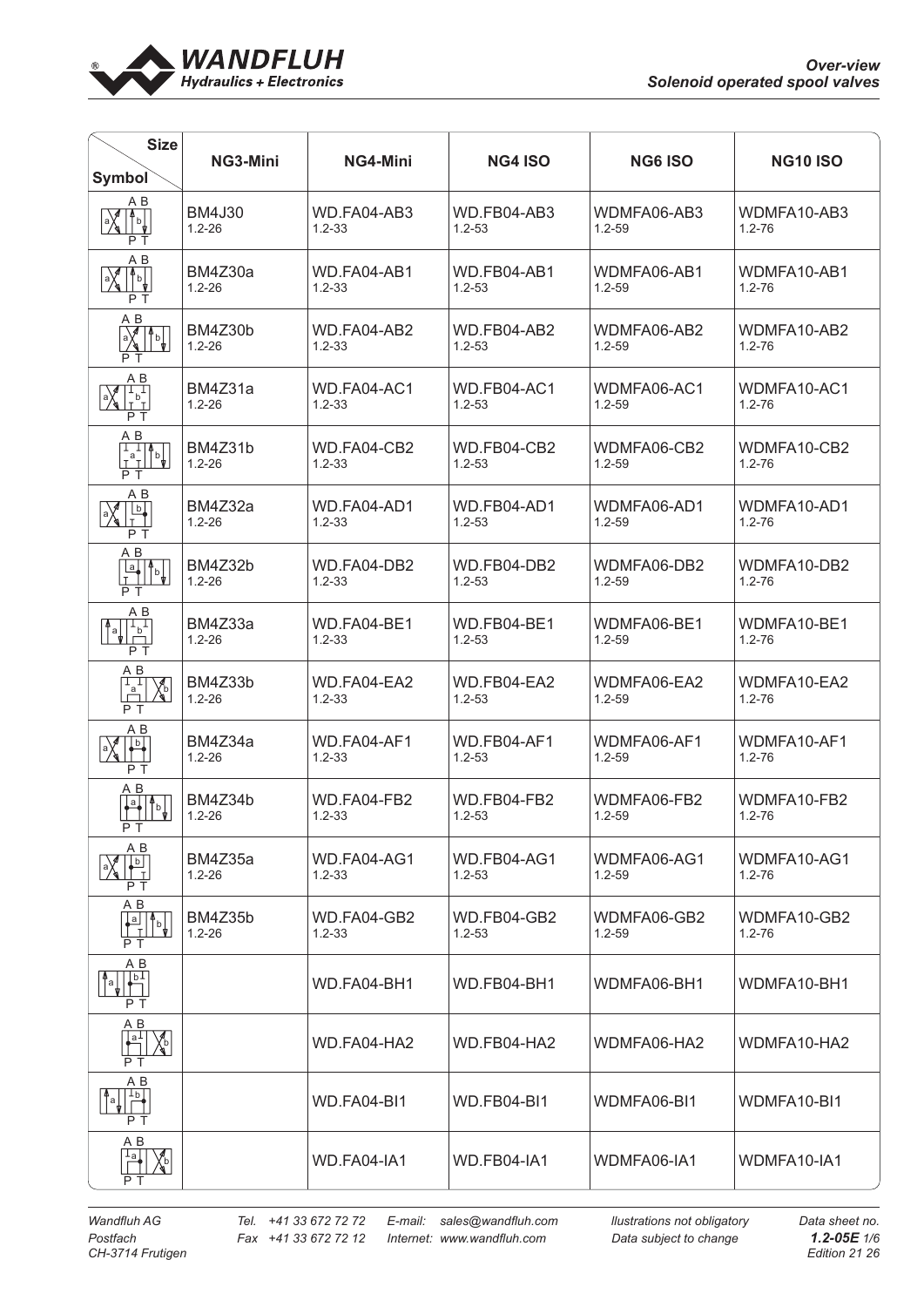

| <b>Size</b><br>Symbol                                                                                               | NG3-Mini                    | NG4-Mini                  | <b>NG4 ISO</b>            | <b>NG6 ISO</b>            | <b>NG10 ISO</b>           |
|---------------------------------------------------------------------------------------------------------------------|-----------------------------|---------------------------|---------------------------|---------------------------|---------------------------|
| AΒ<br>$\frac{1}{6}\sqrt{\frac{1}{1}}$<br>$\left  \frac{a}{\sqrt{a}} \right $<br>РT                                  |                             | WD.FA04-AJ1               | WD.FB04-AJ1               | WDMFA06-AJ1               | WDMFA10-AJ1               |
| $A$ $B$<br>$\frac{1}{\sqrt{2}}$<br>$\mathbf{a}^{\mathbf{a}}_{\mathbf{b}}$<br>P T                                    |                             | WD.FA04-JB2               | WD.FB04-JB2               | WDMFA06-JB2               | WDMFA10-JB2               |
| ΑB<br>$\begin{bmatrix} 1 \\ b \\ 1 \end{bmatrix}$<br>$\mathbb{Z}$<br>P T                                            |                             | WD.FA04-AK1               | WD.FB04-AK1               | WDMFA06-AK1               | WDMFA10-AK1               |
| ΑB<br>$\mathbf{T}_\mathbf{a}$<br>$\overline{P}$ T                                                                   |                             | WD.FA04-KB2               | WD.FB04-KB2               | WDMFA06-KB2               | WDMFA10-KB2               |
| ΑB<br>$\sqrt{\frac{1}{10}}$<br>P T                                                                                  | <b>BM4D31</b><br>$1.2 - 26$ | WD.FA04-ACB<br>$1.2 - 33$ | WD.FB04-ACB<br>$1.2 - 53$ | WDMFA06-ACB<br>$1.2 - 59$ | WDMFA10-ACB<br>$1.2 - 76$ |
| ΑB<br>$\frac{1}{\sqrt{2}}$<br>$\frac{10}{T}$<br>$\int d^7$<br>P T                                                   | <b>BM4D32</b><br>$1.2 - 26$ | WD.FA04-ADB<br>$1.2 - 33$ | WD.FB04-ADB<br>$1.2 - 53$ | WDMFA06-ADB<br>$1.2 - 59$ | WDMFA10-ADB<br>$1.2 - 76$ |
| A B<br>$\begin{bmatrix} 4 \\ 8 \\ 1 \end{bmatrix}$<br>$\sqrt{\frac{2}{3}}$<br>P T                                   | <b>BM4D33</b><br>$1.2 - 26$ | WD.FA04-BEA<br>$1.2 - 33$ | WD.FB04-BEA<br>$1.2 - 53$ | WDMFA06-BEA<br>$1.2 - 59$ | WDMFA10-BEA<br>$1.2 - 76$ |
| ΑB<br>$\frac{1}{2}$<br>$\sqrt{\frac{1}{2}}$<br>↑<br>P T                                                             | <b>BM4D34</b><br>$1.2 - 26$ | WD.FA04-AFB<br>$1.2 - 33$ | WD.FB04-AFB<br>$1.2 - 53$ | WDMFA06-AFB<br>$1.2 - 59$ | WDMFA10-AFB<br>$1.2 - 76$ |
| A B<br>$\mathbb{R}$<br>$\sqrt{\circ}$<br>$\sqrt{\frac{1}{2}}$<br>$\mathsf{T}$<br>P T                                | <b>BM4D35</b><br>$1.2 - 26$ | WD.FA04-AGB<br>$1.2 - 33$ | WD.FB04-AGB<br>$1.2 - 53$ | WDMFA06-AGB<br>$1.2 - 59$ | WDMFA10-AGB<br>$1.2 - 76$ |
| AВ<br>$\sqrt{10}$<br>℅<br>∣ ∯a<br>PТ                                                                                |                             | WD.FA04-BHA               | WD.FB04-BHA               | WDMFA06-BHA               | WDMFA10-BHA               |
| ΑB<br>$\begin{array}{ c c c }\n\hline\n\text{a} & \text{b} \\ \hline\n\text{b} & \text{c}\n\end{array}$<br>Xb<br>PТ |                             | WD.FA04-BIA               | WD.FB04-BIA               | WDMFA06-BIA               | WDMFA10-BIA               |
| A B<br>$\int_{b}$<br>PТ                                                                                             |                             | WD.FA04-AJB               | WD.FB04-AJB               | WDMFA06-AJB               | WDMFA10-AJB               |
| AВ<br>$\begin{array}{ c c c }\n\hline\n1 & 0 & 0 \\ \hline\n\end{array}$<br>РТ                                      |                             | WD.FA04-AKB               | WD.FB04-AKB               | WDMFA06-AKB               | WDMFA10-AKB               |
|                                                                                                                     |                             |                           |                           |                           |                           |
|                                                                                                                     |                             |                           |                           |                           |                           |
|                                                                                                                     |                             |                           |                           |                           |                           |
|                                                                                                                     |                             |                           |                           |                           |                           |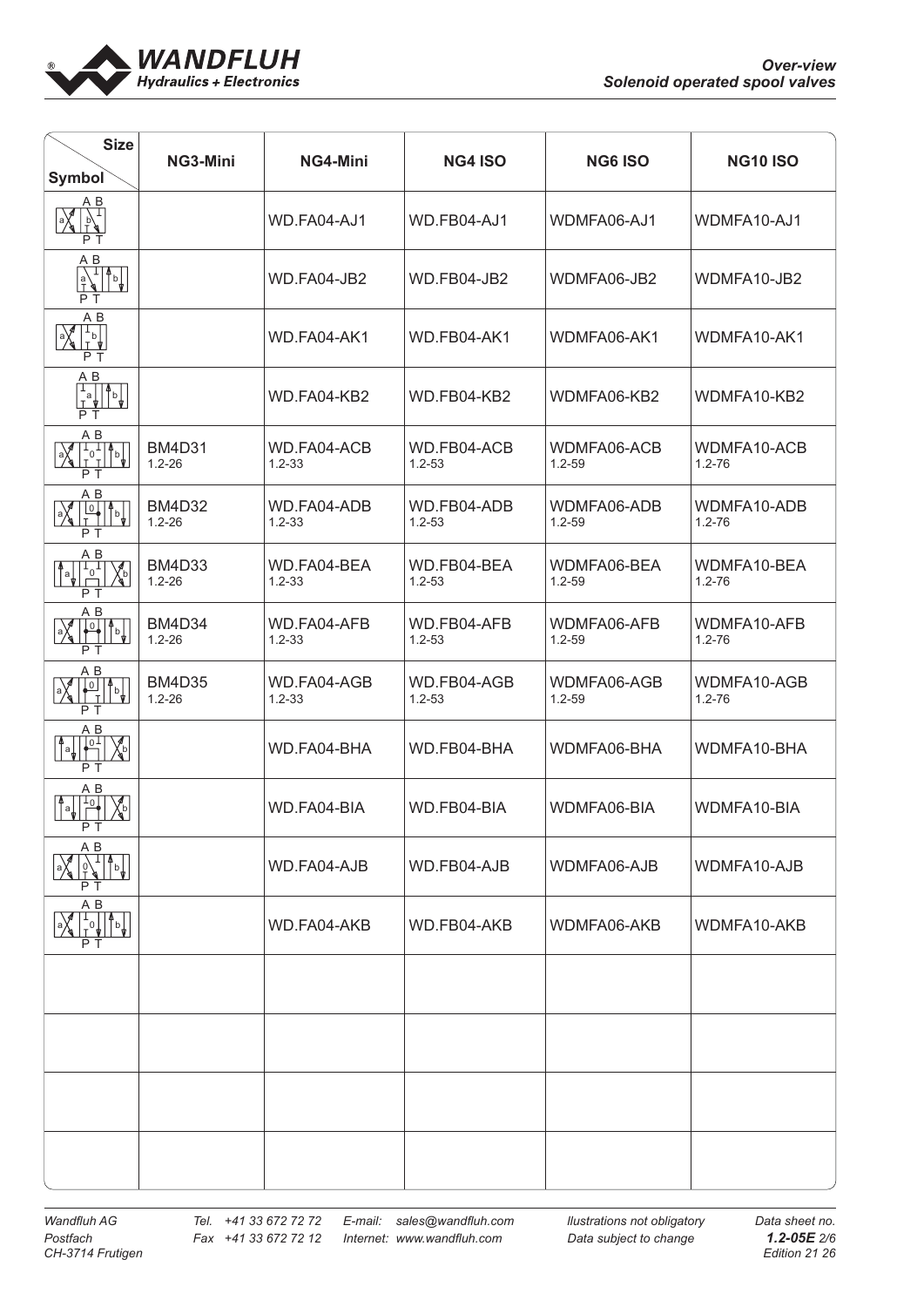

| <b>Size</b><br><b>Symbol</b>                                                           | NG3-Mini     | NG4-Mini               | <b>NG4 ISO</b>  | <b>NG6 ISO</b>  | <b>NG10 ISO</b>                 |
|----------------------------------------------------------------------------------------|--------------|------------------------|-----------------|-----------------|---------------------------------|
| A B<br>$\begin{bmatrix} 1 & 1 \\ a & b \\ 1 & 1 \end{bmatrix}$<br>P T                  | BM4Z31a-S286 | WD.FA04-CB1-Z57        | WD.FB04-CB1-Z57 |                 | WDMFA06-CB1-Z57 WDMFA10-CB1-Z57 |
| $\overline{AB}$<br>$\overrightarrow{A}$<br>$\begin{bmatrix} 1 \\ b \\ T \end{bmatrix}$ | BM4Z31b-S286 | WD.FA04-AC2-Z57        | WD.FB04-AC2-Z57 | WDMFA06-AC2-Z57 | WDMFA10-AC2-Z57                 |
| ΑB<br>$\frac{a}{T}$<br>$\mathbb{F}_{\mathbb{F}_{\frac{1}{2}}}$<br>P T                  |              | WD.FA04-DB1-Z57        | WD.FB04-DB1-Z57 | WDMFA06-DB1-Z57 | WDMFA10-DB1-Z57                 |
| A B<br>b<br>РT                                                                         |              | WD.FA04-AD2-Z57        | WD.FB04-AD2-Z57 | WDMFA06-AD2-Z57 | WDMFA10-AD2-Z57                 |
| A B<br>$\chi_{\rm b}$<br>$\frac{1}{\Box}$<br>ΡŤ                                        |              | <b>WD.FA04-EA1-Z57</b> | WD.FB04-EA1-Z57 | WDMFA06-EA1-Z57 |                                 |
| A B<br>$\sqrt{\frac{1}{b}}$<br>$\sum_{i=1}^{n}$<br>РT                                  |              | WD.FA04-BE2-Z57        | WD.FB04-BE2-Z57 | WDMFA06-BE2-Z57 |                                 |
| A B<br>$\frac{1}{\sqrt{2}}$<br>$\overline{\mathsf{P}}$<br>РT                           |              |                        |                 | WDMFA06-FB1-Z57 |                                 |
| ΑB<br>∖∮<br>$\frac{b}{1}$<br>РT                                                        |              |                        |                 | WDMFA06-AF2-Z57 |                                 |
| A B<br>$\frac{a}{T}$<br>$\mathbb{P}^{\mathsf{b}}$<br>P T                               |              |                        |                 | WDMFA06-GB1-Z57 | WDMFA10-GB1-Z57                 |
| A B<br>$\frac{b}{T}$<br>ΡT                                                             |              |                        |                 |                 | WDMFA06-AG2-Z57 WDMFA10-AG2-Z57 |
| ΑB<br>$\mathsf{b}$<br>РT                                                               |              |                        |                 | WDMFA06-JB1-Z57 |                                 |
| A B<br>⊥P<br>TP                                                                        |              |                        |                 | WDMFA06-AK2-Z57 |                                 |
|                                                                                        |              |                        |                 |                 |                                 |
|                                                                                        |              |                        |                 |                 |                                 |
|                                                                                        |              |                        |                 |                 |                                 |
|                                                                                        |              |                        |                 |                 |                                 |
|                                                                                        |              |                        |                 |                 |                                 |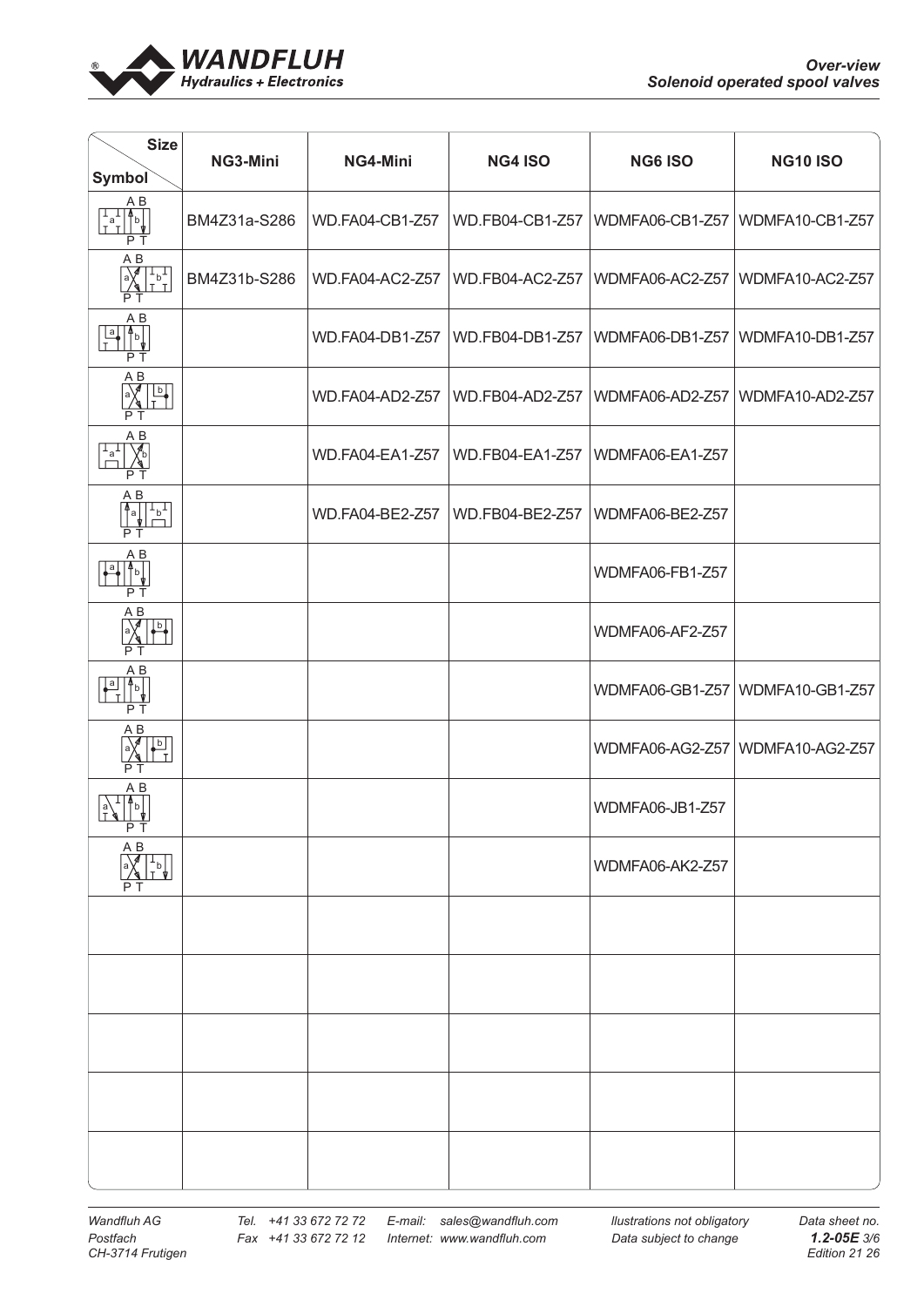

| <b>Size</b><br>Symbol                                                                                                                                                                                                                                                                                                                                                                                                                                                                                         | NG3-Mini | NG4-Mini        | <b>NG4 ISO</b>  | <b>NG6 ISO</b>  | <b>NG10 ISO</b>                 |
|---------------------------------------------------------------------------------------------------------------------------------------------------------------------------------------------------------------------------------------------------------------------------------------------------------------------------------------------------------------------------------------------------------------------------------------------------------------------------------------------------------------|----------|-----------------|-----------------|-----------------|---------------------------------|
| ΑB<br>'nа<br>P T                                                                                                                                                                                                                                                                                                                                                                                                                                                                                              |          | WD.FA04-BA1-Z57 | WD.FB04-BA1-Z57 | WDMFA06-BA1-Z57 | WDMFA10-BA1-Z57                 |
| $A$ $B$<br>$\begin{picture}(120,15) \put(0,0){\line(1,0){155}} \put(15,0){\line(1,0){155}} \put(15,0){\line(1,0){155}} \put(15,0){\line(1,0){155}} \put(15,0){\line(1,0){155}} \put(15,0){\line(1,0){155}} \put(15,0){\line(1,0){155}} \put(15,0){\line(1,0){155}} \put(15,0){\line(1,0){155}} \put(15,0){\line(1,0){155}} \put(15,0){\line(1,0){155}}$<br>Xb<br>РT                                                                                                                                           |          | WD.FA04-BA2-Z57 | WD.FB04-BA2-Z57 | WDMFA06-BA2-Z57 | WDMFA10-BA2-Z57                 |
| AВ<br>$\int_{L}^{L}$<br>$\frac{1}{a}$<br>P T                                                                                                                                                                                                                                                                                                                                                                                                                                                                  |          |                 |                 | WDMFA06-LM1-Z57 | WDMFA10-LM1                     |
| $A$ $B$<br>$\begin{bmatrix} 4 & 1 \\ 1 & 1 \end{bmatrix}$<br>$\frac{1}{\sqrt[3]{\pi}}$<br>P <sub>T</sub>                                                                                                                                                                                                                                                                                                                                                                                                      |          |                 |                 | WDMFA06-LM2-Z57 | WDMFA10-LM2                     |
| $A$ $B$<br>$\frac{1}{\sqrt{\frac{1}{n}}}\prod_{i=1}^{n}\frac{1}{n}$<br>$\frac{1}{a}$<br>P T                                                                                                                                                                                                                                                                                                                                                                                                                   |          |                 |                 | WDMFA06-LB1-Z57 |                                 |
| $A$ $B$<br>$\frac{1}{\sqrt{2}}$<br>$\left  \begin{matrix} 1 & b \\ 0 & 1 \end{matrix} \right $<br>PТ                                                                                                                                                                                                                                                                                                                                                                                                          |          |                 |                 | WDMFA06-AM2-Z57 |                                 |
| A B<br>$\begin{bmatrix} 1 & 1 \\ 0 & 1 \end{bmatrix}$<br>$\begin{array}{c} \mathbf{b} \\ \hline \mathbf{I} \end{array}$<br>$ a\rangle$<br>P T                                                                                                                                                                                                                                                                                                                                                                 |          | B.4D41-S319     |                 |                 | WDMFA06-ACG-Z57 WDMFA10-ACG-Z57 |
| ΑB<br>$\begin{array}{c c c}\n\hline\na & 1 & 1 & 4 \\ \hline\nT & T & T & T\n\end{array}$<br>P T                                                                                                                                                                                                                                                                                                                                                                                                              |          |                 |                 | WDMFA06-DCL-Z57 |                                 |
| ΑB<br>$\begin{bmatrix} a^{-1} & 1 & 0 \\ 1 & 1 & 1 \end{bmatrix}$<br>$\frac{b}{1}$<br>PТ                                                                                                                                                                                                                                                                                                                                                                                                                      |          |                 |                 | WDMFA06-MCD-Z57 |                                 |
| AВ<br>$\frac{1}{T_0}$<br>$\frac{\lvert b \rvert}{T}$<br>$e^{\frac{4}{3}}$<br>P T                                                                                                                                                                                                                                                                                                                                                                                                                              |          |                 |                 |                 | WDMFA10-BCD-Z57                 |
| ΑB<br>$\overline{0}$<br>$\frac{b}{T}$<br>$ \!{}^{\rm a}\!\rangle_{\!\!\rm s}$<br>۲Ι                                                                                                                                                                                                                                                                                                                                                                                                                           |          | B.4D42-S434     |                 | WDMFA06-ADG     | WDMFA10-ADG                     |
| A B<br>$\lfloor a \rfloor$<br>$\begin{array}{ c c c }\n\hline\n0 & \uparrow b \\ \hline\nT & \downarrow b\n\end{array}$<br>РT                                                                                                                                                                                                                                                                                                                                                                                 |          | B.4D42-S827     |                 | WDMFA06-GDB     | WDMFA10-GDB                     |
| ΑB<br>$\begin{array}{c c c c} \hline \multicolumn{1}{c }{\bigcirc} & \multicolumn{1}{c }{\uparrow} & \multicolumn{1}{c}{\uparrow} \\ \hline \multicolumn{1}{c }{\bigcirc} & \multicolumn{1}{c }{\uparrow} & \multicolumn{1}{c}{\uparrow} \\ \hline \multicolumn{1}{c }{\uparrow} & \multicolumn{1}{c}{\uparrow} & \multicolumn{1}{c}{\uparrow} \\ \hline \multicolumn{1}{c }{\uparrow} & \multicolumn{1}{c}{\uparrow} & \multicolumn{1}{c}{\uparrow} \\ \hline \multicolumn{1}{c }{\uparrow} & \multic$<br>РT |          | B.4D42-S714     |                 |                 |                                 |
| ΑB<br>$\begin{array}{ c c c }\n\hline\n0 & \uparrow b \\ \hline\nT & \uparrow \n\end{array}$<br>$\frac{1}{a}$<br>P <sub>T</sub>                                                                                                                                                                                                                                                                                                                                                                               |          | B.4D42-S828     |                 |                 |                                 |
| A B<br>$\begin{bmatrix} 1 & 1 & 0 & 0 \\ 1 & 1 & 0 & 0 \\ 1 & 1 & 1 & 0 \end{bmatrix}$<br>P T                                                                                                                                                                                                                                                                                                                                                                                                                 |          | B.4D42-S787     |                 | WDMFA06-CDB-Z57 |                                 |
| $A$ $B$<br>P T                                                                                                                                                                                                                                                                                                                                                                                                                                                                                                |          |                 |                 | WDMFA06-ADC-Z57 |                                 |
|                                                                                                                                                                                                                                                                                                                                                                                                                                                                                                               |          |                 |                 |                 |                                 |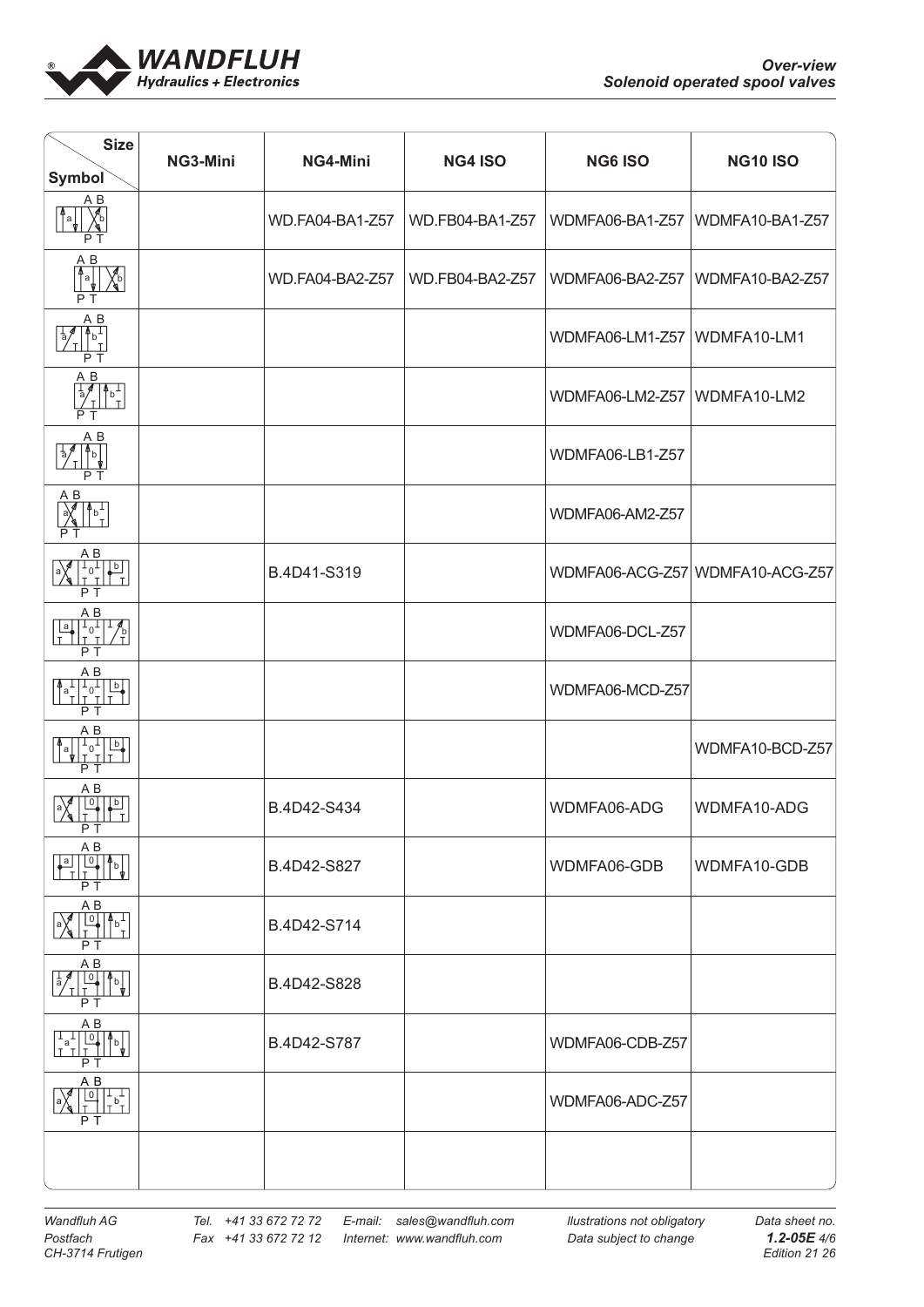

| <b>Size</b><br>Symbol                                                                                                                                                                                                                                                                                                                                                                                                                    | NG3-Mini | NG4-Mini | <b>NG4 ISO</b> | <b>NG6 ISO</b>  | <b>NG10 ISO</b>                 |
|------------------------------------------------------------------------------------------------------------------------------------------------------------------------------------------------------------------------------------------------------------------------------------------------------------------------------------------------------------------------------------------------------------------------------------------|----------|----------|----------------|-----------------|---------------------------------|
| $A$ $B$<br>$\begin{bmatrix} 0 & 1 & 0 \\ 0 & 1 & 0 \\ 0 & 0 & 0 \end{bmatrix}$<br>$ a\rangle$<br>P <sub>T</sub>                                                                                                                                                                                                                                                                                                                          |          |          |                |                 | A.4D106-S234                    |
| $\begin{array}{c}\n\uparrow \\ \hline\n\overline{AB} \\ \hline\n\uparrow\n\end{array}$<br>$\frac{1}{2}$<br>P T                                                                                                                                                                                                                                                                                                                           |          |          |                | WDMFA06-AHM-Z57 |                                 |
| A B<br>$\begin{bmatrix} 1 & 0 \\ 0 & 0 \\ 0 & 0 \end{bmatrix}$<br>$\begin{picture}(120,115)(-21,12){\vector(1,0){15}} \put(15,15){\vector(1,0){15}} \put(15,15){\vector(1,0){15}} \put(15,15){\vector(1,0){15}} \put(15,15){\vector(1,0){15}} \put(15,15){\vector(1,0){15}} \put(15,15){\vector(1,0){15}} \put(15,15){\vector(1,0){15}} \put(15,15){\vector(1,0){15}} \put(15,15){\vector(1,0){15}} \put(15,15){\vector(1,0){15}}$<br>PT |          |          |                |                 | A.4D107-S832                    |
| $A$ $B$<br>$\begin{array}{ c c c c }\hline 1 & 1 & 0 & 0 \\ \hline 0 & 1 & 0 & 0 \\ \hline \end{array}$<br>PT                                                                                                                                                                                                                                                                                                                            |          |          |                | WDMFA06-LIB-Z57 |                                 |
| $A$ $B$<br>$\begin{array}{c}\n\begin{array}{c}\n\overrightarrow{0} \\ \overrightarrow{0}\n\end{array}\n\end{array}$<br>a)<br>РT                                                                                                                                                                                                                                                                                                          |          |          |                | AM4D68-S319     | A.4D108-S319                    |
| $\begin{array}{r}\nA & B \\ \downarrow \\ \downarrow \\ \uparrow \\ \uparrow\n\end{array}$<br>P T                                                                                                                                                                                                                                                                                                                                        |          |          |                | WDMFA06-CJL-Z57 | WDMFA10-CJL-Z57                 |
| A B<br>$\begin{bmatrix} 1 & 0 \\ 0 & 1 \\ 1 & 0 \end{bmatrix}$<br>$\int_{a}^{1}$<br>P T                                                                                                                                                                                                                                                                                                                                                  |          |          |                |                 | WDMFA06-MKC-Z57 WDMFA10-MKC-Z57 |
| A B<br>$\frac{1}{10}$ $\frac{1}{10}$ $\frac{1}{10}$<br>a)<br>РT                                                                                                                                                                                                                                                                                                                                                                          |          |          |                | AM4D69-S837     | A.4D109-S837                    |
| $\begin{array}{r}\nAB \\ \uparrow a + 1 \\ \uparrow b + 2 \\ \hline\n\end{array}$<br>$\overline{P}$ T                                                                                                                                                                                                                                                                                                                                    |          |          |                | AM4D69-S835     |                                 |
|                                                                                                                                                                                                                                                                                                                                                                                                                                          |          |          |                |                 |                                 |
|                                                                                                                                                                                                                                                                                                                                                                                                                                          |          |          |                |                 |                                 |
|                                                                                                                                                                                                                                                                                                                                                                                                                                          |          |          |                |                 |                                 |
|                                                                                                                                                                                                                                                                                                                                                                                                                                          |          |          |                |                 |                                 |
|                                                                                                                                                                                                                                                                                                                                                                                                                                          |          |          |                |                 |                                 |
|                                                                                                                                                                                                                                                                                                                                                                                                                                          |          |          |                |                 |                                 |
|                                                                                                                                                                                                                                                                                                                                                                                                                                          |          |          |                |                 |                                 |
|                                                                                                                                                                                                                                                                                                                                                                                                                                          |          |          |                |                 |                                 |